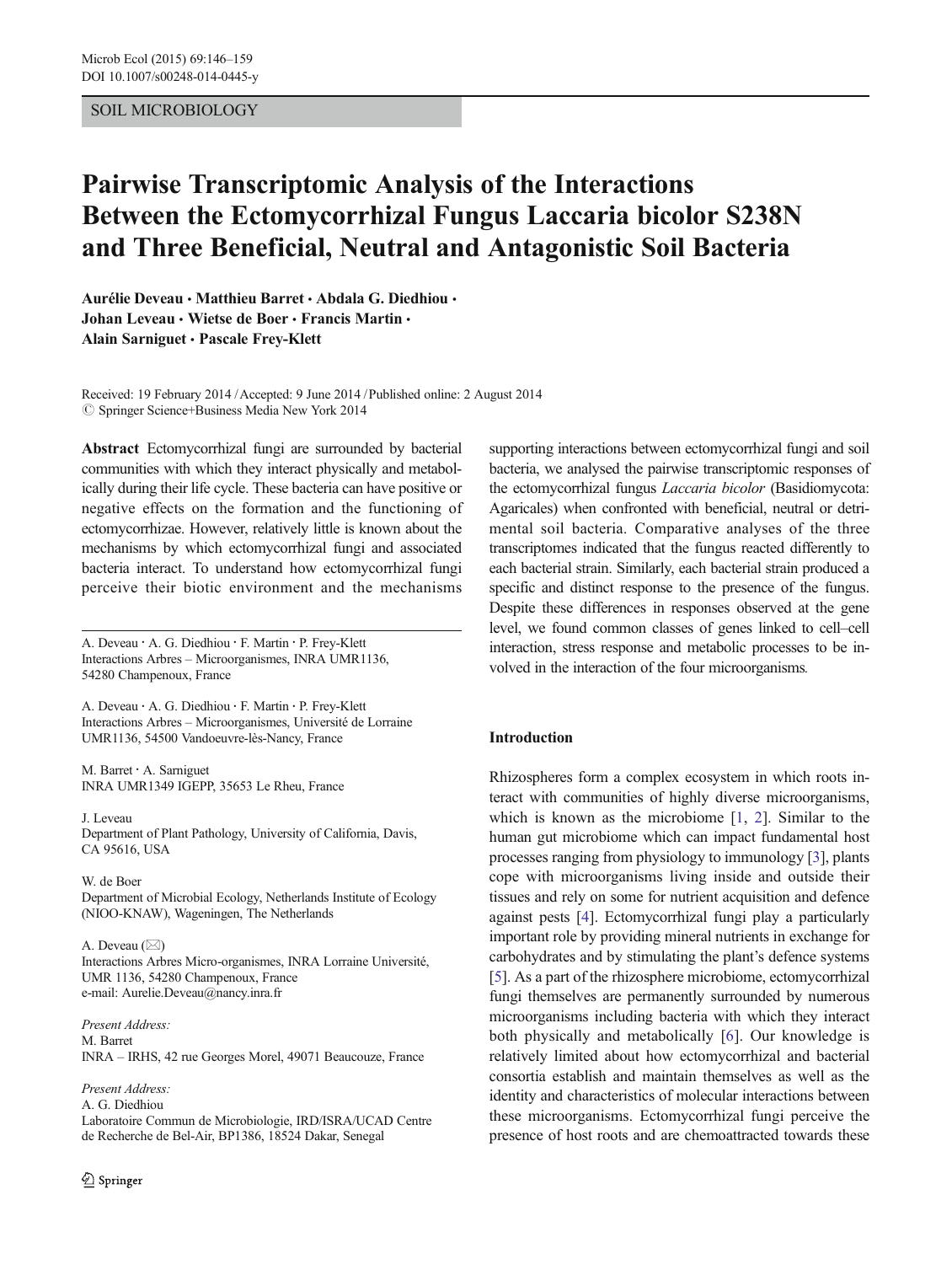<span id="page-1-0"></span>roots [\[7](#page-12-0)]. Ectomycorrhizal fungi also modulate their physiology and respond at the transcription level to the presence of mycorrhiza helper bacteria which stimulate mycorrhiza formation [[8](#page-12-0)–[11\]](#page-12-0). However, whether the fungal response is specific to beneficial bacteria or extends towards neutral or detrimental bacteria is not known. Surprisingly, relatively little is known about the molecular mechanisms involved in the interaction between ectomycorrhizal fungi and bacteria. To understand the specificities of these molecular pathways, we conducted a simultaneous analysis of transcriptomic responses of the ectomycorrhizal fungus Laccaria bicolor S238 with three soil bacteria during their interactions. The three different soil bacterial strains were chosen for their contrasting effects on the growth and morphology of the fungus [\[8](#page-12-0)]: Pseudomonas fluorescens BBc6R8, a mycorrhiza helper strain of *L. bicolor* S238N which had been isolated from a sporocarp of the fungus [\[8](#page-12-0)], P. fluorescens Pf29Arp, a strain commensal to L. bicolor S238N [[12,](#page-12-0) [13](#page-12-0)] and Collimonas fungivoransTer331, a strain antagonistic to L. bicolor S238N [\[8,](#page-12-0) [14](#page-12-0)]. While strain BBc6R8 stimulates radial growth, the apex density and the branching angle and density of the fungal mycelium, strain Pf29Arp only enhances the branching angle of the hyphae. In contrast, the antagonist strain Ter331 inhibits radial growth of the fungus but stimulates hyphal branching and density. In parallel, we also analysed the differential responses of the three bacterial strains to the presence of the ectomycorrhizal fungus at the transcriptomic level to test whether and how the bacteria reacted to the interaction with the fungus.

#### Materials and Methods

#### Fungal–Bacterial Confrontation Bioassay

The ectomycorrhizal basidiomycete L. bicolor S238N was maintained on Pachlewski agar medium P5 [[15](#page-12-0)] at 25 °C for 3 weeks. P. fluorescens BBc6R8, P. fluorescens Pf29Arp and C. fungivorans were stored at −80 °C in LB medium [[16\]](#page-13-0) with 20 % glycerol added. To prepare the bacterial inocula for the in vitro bioassays with L. bicolor, the bacterial strains were first grown on 10 % TSA plates (tryptic soy broth from Difco and 15 g  $l^{-1}$  of agar) at 25 °C for 65 h. The bioassay was prepared as described by Deveau et al. [[8](#page-12-0)]. A plug of L. bicolor S238N was cut out from the edge of a colony grown on P5 medium (0.5 g Di-N $H_4$ <sup>+</sup> tartrate, 1 g K $H_2$ PO<sub>4</sub>,  $0.5$  g MgSO<sub>4</sub>, 20 g glucose, 5 g maltose, 1 ml  $1/10$  diluted Kanieltra microelement solution, 1 ml thiamine 100 mg/l<sup>-1</sup> solution, and 20 g agar  $l^{-1}$  at pH 5.5 for 1 l) and transferred into the centre of a P20Th– plate  $(0.5 \text{ g Di-NH}_4^+$  tartrate, 1 g  $KH_2PO_4$ , 0.5 g MgSO<sub>4</sub>, 1 g glucose, 1 ml 1/10 diluted Kanieltra microelement solution, and 20 g agar  $l^{-1}$  at pH 5.5 for 1 L). Four 10-μl droplets bacterial suspension  $OD_{600 \text{ nm}}$  0.7 in sterile water) were distributed at 1.2 cm from the centre of the fungal plug of mycelium (Fig. 1). Control treatments were performed, either without fungus or where bacteria were replaced by sterile water droplets. Plates were sealed with plastic tape and incubated at 10 °C in the dark. For each fungal treatment and corresponding mock control, mycelia of L. bicolor S238N from 50 plates were collected, frozen in liquid nitrogen and pooled. For each bacterial treatment and corresponding mock control, half of the four colonies facing the mycelium were collected from ten plates, frozen in liquid nitrogen and pooled. Fungal and bacterial samples were collected from independent plates to avoid changes in transcriptomic responses caused by handling of the plates during the isolation of the interacting partner. The full experiment was performed three times independently.

# Fungal RNA Isolation and cDNA L. bicolor S238N Array Hybridization

After 14 days of incubation in the dark at 10  $\degree$ C, the whole mycelium from 50 plates was collected, frozen in liquid nitrogen, pooled and stored at −80 °C. RNA from 50 mg of frozen mycelium was then extracted using the RNeasy Plant mini kit (Qiagen, Hilden, Germany) as recommended by the



Fig. 1 Scheme of the in vitro confrontation assay and of the sampling strategy for transcriptomic analyses. Four droplets of bacterial suspension (white circles) were distributed at 1.2 cm from the center of the fungal plug of mycelium (grey circle). Control treatments without fungus (control 1) or in which bacteria were replaced by sterile water droplets (control 2) were performed. For each fungal treatment and corresponding mock control, mycelium of L. bicolor S238N from 50 plates was collected, frozen in liquid nitrogen and pooled. For each bacterial treatment and corresponding mock control, the half part of the four colonies facing the mycelium was collected from ten plates, frozen in liquid nitrogen and pooled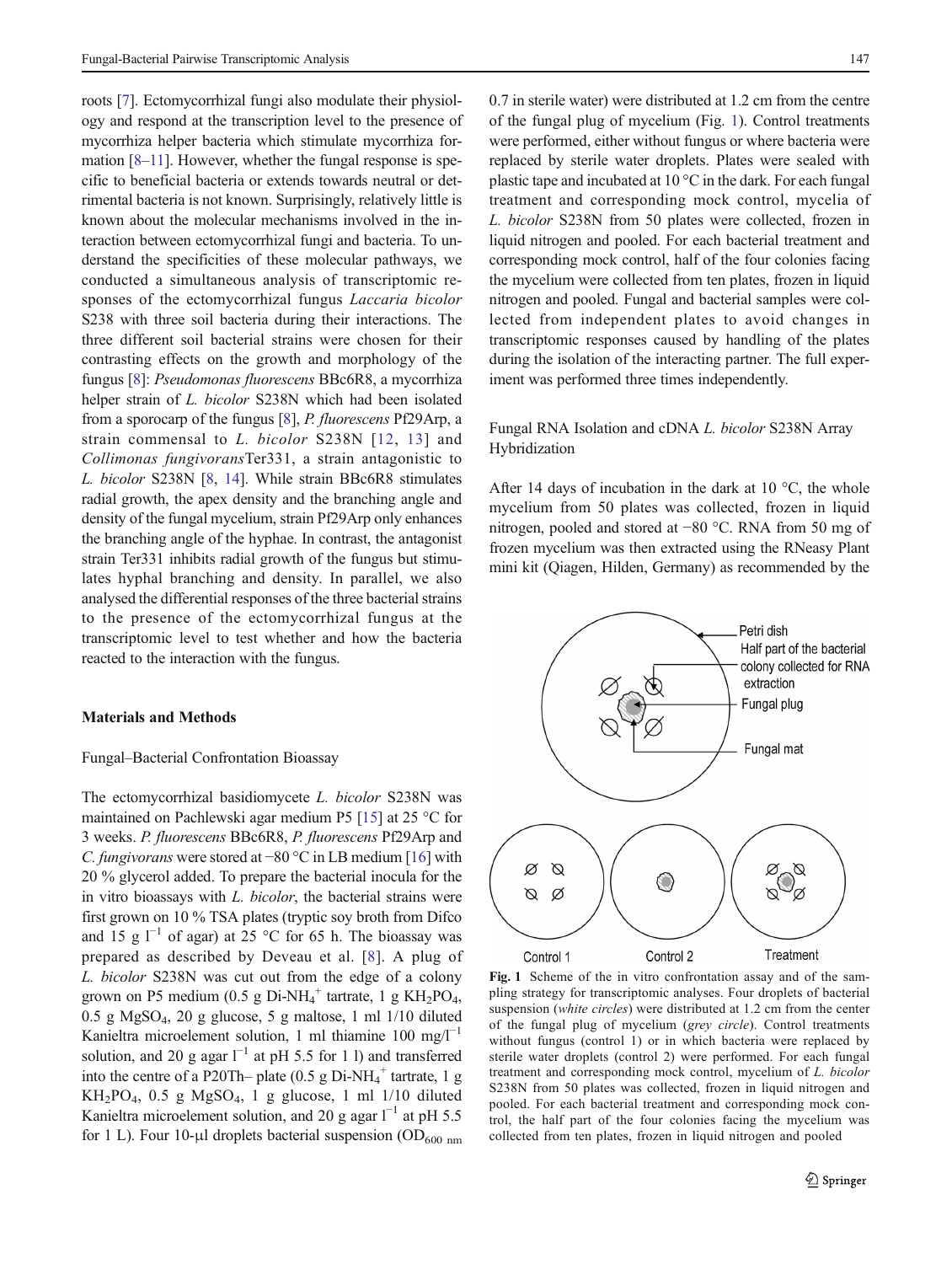manufacturer for fungal material. Quality of RNA was checked by RNAse-free 1 % agarose electrophoresis. Synthesis of complex cDNA probes from 400 ng of fungal RNA and cDNA hybridization on a Nylon membrane containing 4,992 cDNAs were performed as described in Deveau et al. [\[8](#page-12-0)]. Identification of cDNA clones corresponding to upand down-regulated transcripts was carried out as described by Deveau et al. [\[8](#page-12-0)].

#### Validation of Expression Array Data

Validity and reproducibility of array data were checked by calculating the Pearson correlation coefficient which was over 0.95 for all set of arrays (data not shown). Data quality assessment was performed through analysis of variance (t- test), and a Bayesian statistical framework was implemented in the Cyber-T web interface [\[17\]](#page-13-0) as described by Duplessis et al. [[18\]](#page-13-0). Regulated transcripts were identified by the following criteria: (1) when significant modification (Bayesian ttest) of gene expression was detected in at least two of the three replicates and (2) when the average of fold changes (treatment vs. control) in the expression level was observed at plus or minus twofolds (Duplessis et al., 2005). A Posterior Probability of Differential Expression test (PPDE test) was used to determine the global false positive and negative levels. The complete expression data set is available as a series (accession numbers GSE53608 and GSE53609) at the Gene Expression Omnibus at NCBI ([http://www.ncbi.nlm.nih.gov/](http://www.ncbi.nlm.nih.gov/geo/) [geo/\)](http://www.ncbi.nlm.nih.gov/geo/). Finally, quantitative RT-PCR measurements were performed on five fungal transcripts with altered levels of expression in response to at least one of the three bacterial strains (tectonin 2, hypothetical protein 456319, hypothetical protein 656382, glutathione-S-transferase 674829, hypothetical protein 304792). Eight non-regulated genes were tested as controls and the most stable of the two (hypothetical protein 701050-CloneLB17E10 and trehalose phosphorylase) were used for data normalization as previously described by

Table 1 List of the primers used for quantitative RT-PCR analyses

Deveau et al. [[8\]](#page-12-0). Primer design and qRT-PCR were performed as described by Deveau et al. [[8](#page-12-0)]. Primer sequences are provided in Table 1.

# Bacterial RNA Isolation

All samples were collected after 14 days of incubation before contact occurred between bacterial cells and fungal hyphae. The semicircular section of the bacterial colonies from P. fluorescens BBc6R8, Pf29Arp or C. fungivorans Ter331 which faced the mycelium (Fig. [1](#page-1-0)) was collected from ten plates, frozen in liquid nitrogen and then pooled. Three independent biological replicates per treatment were performed except for C. fungivorans Ter331 for which two replicates were obtained. RNA was then extracted using Trizol (Invitrogen, Stockholm, Sweden) as recommended by the manufacturer. One hundred micrograms of total RNAwere further purified using the RNeasy Plant mini kit (Qiagen, Hilden, Germany) as recommended by the manufacturer. Quality of RNAs was checked by electrophoresis using an Experion automated electrophoresis system (Biorad, USA). RNAs were then used for hybridization against a microarray specific for BBc6R8 (this paper), Ter331 [\[19](#page-13-0)] or Pf29Arp [\[20\]](#page-13-0).

#### BBc6R8 Microarray Design, Hybridization and Analysis

BBc6R8 cDNA microarray synthesis, array hybridization and scanning were performed by NimbleGen (Roche NimbleGen Systems, Iceland). The cDNA were synthesized from 20 μg total RNA. The P. fluorescens BBc6R8 NimbleGen expression array was designed based on the initial genome annotation (available on Genbank—referenced under accession numbers AKXH01000001–AKXH01000163). The array was designed as follows: four oligomers of 60-nucleotideslong probes were designed for 6,469 of the predicted open reading frames. For each probe, three replicates were synthesized on the array. Probes for 16 genes from *L. bicolor* S238N were then added and used to quantify the background signal.

| Gene name                                     | Laccaria v2<br>protein ID | Primer sequences            | Reference          |
|-----------------------------------------------|---------------------------|-----------------------------|--------------------|
| Hypothetical protein with atypical PIKK/TRRAP | 456319                    | 5' AGGGCAATACACTGAGGACAA 3' | Deveau et al. 2007 |
| protein kinase domain                         |                           | 5' TAGAGGGTGATCCGTTTCCA 3'  |                    |
| Glutathione S transferase                     | 674829                    | 5' CCTTTCGAGTTCCACAGCAT 3'  | Deveau et al. 2007 |
|                                               |                           | 5' GATTAGGCCCGGTGTACCTT 3'  |                    |
| Hypothetical protein 304792                   | 304792                    | 5' CCCGAGCCTTTCTCTCTCTT 3'  | This study         |
|                                               |                           | 5' TGTGCTTGTGGAGTCTGAGG 3'  |                    |
| Tectonin 2                                    | 399271                    | 5' GGCGGTAGCCTGGTTGAT 3'    | Deveau et al. 2007 |
|                                               |                           | 5' CGTCGGGAACGGACAC 3'      |                    |
| Trehalose phosphorylase                       | 293441                    | 5' ACCCGACTCTGGCTGGAC 3'    | Deveau et al. 2007 |
|                                               |                           | 5' AGTACGGGGTATGGGGAGAC 3'  |                    |
| Hypothetical protein clone Lb17E10            | 701050                    | 5' TTCCACCGTCTCCGTTCC 3'    | Deveau et al. 2007 |
|                                               |                           | 5' GGTTACCAAGTCGGGAGAGC 3'  |                    |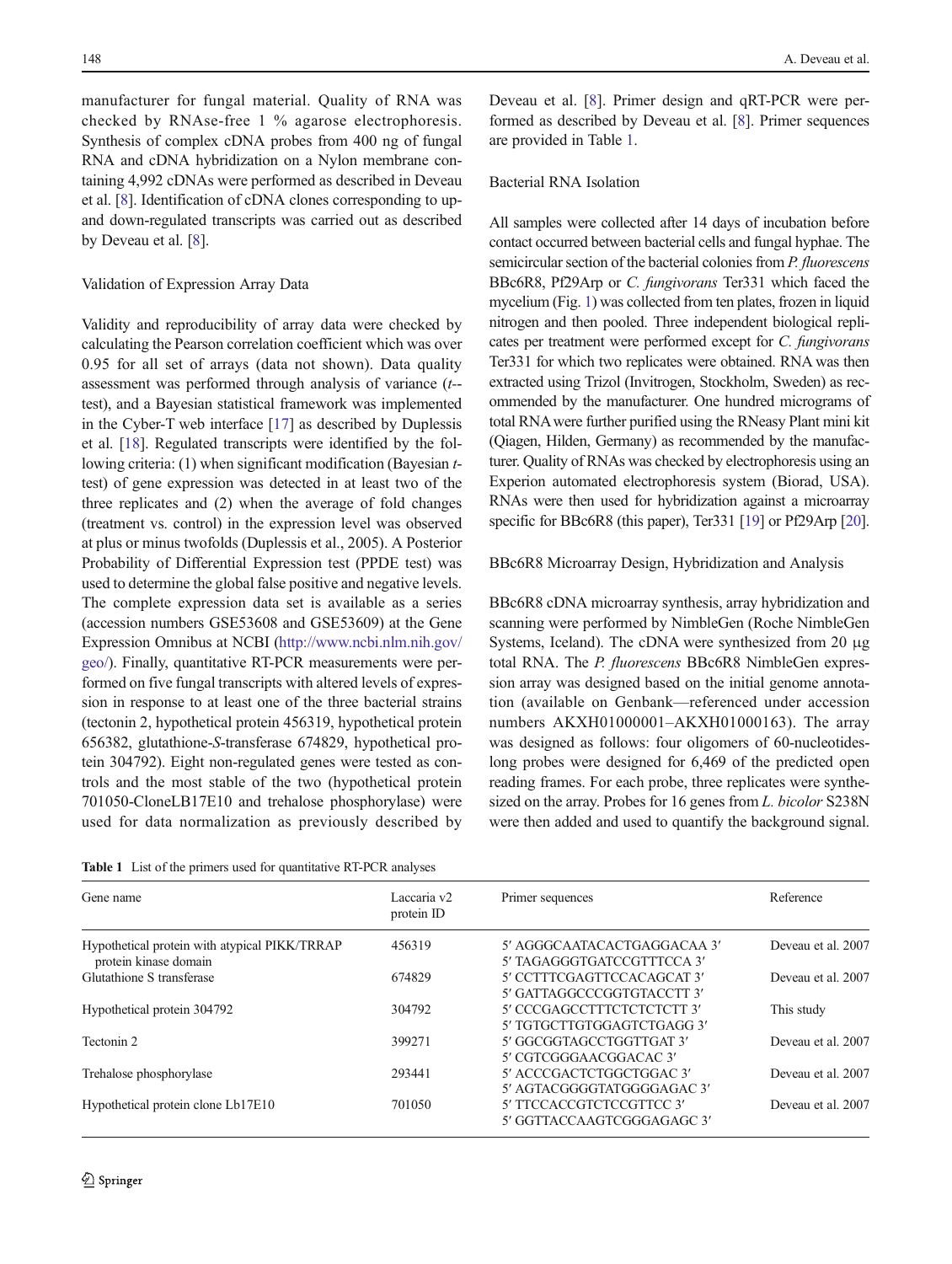BBc6R8 cDNA microarray synthesis, array hybridization and scanning were performed by NimbleGen (Roche NimbleGen Systems, Iceland). The cDNA were synthesized from 20 μg total RNA. Average expression levels were calculated for each gene from the independent probes on the array and then used for further analysis. Raw array data were normalized by the robust multiarray average (RMA) routine using the ARRA YSTAR software (Dnastar Inc., Madison, WI, USA). A Student's t-test with FDR correction (Benjamini–Hochberg) was applied to the data using ARRAYSTAR. Transcripts with a significant P-value (<0.05) and  $\geq$  twofold change in transcript level were considered to be differentially expressed. The complete expression data set is available as a series (accession number GSE38243) on the Gene Expression Omnibus at NCBI [\(http://www.ncbi.nlm.nih.gov/geo/](http://www.ncbi.nlm.nih.gov/geo/)).

#### Pf29A DNA Microarray Hybridization and Data Analysis

Shotgun DNA microarrays used are fully described in Barret et al. [\[20](#page-13-0)]. Hybridization, scan and analyses were performed as previously described [\[20\]](#page-13-0). The contribution of each experimental factor (gene, fungus, biological replicate, dye) and the interactions between them were evaluated using a global ANOVA. Differentially expressed genes were selected by imposing stringent cutoffs (see "Results" section) on the local ANOVA graphic of the interaction 'gene–fungus'.

The complete expression data set is available as a series (accession number GSE55147) on the Gene Expression Omnibus at NCBI [\(http://www.ncbi.nlm.nih.gov/geo/](http://www.ncbi.nlm.nih.gov/geo/)).

#### Ter331 Microarray Hybridization and Data Analysis

Ter331 cDNA microarray synthesis, array hybridization and scanning were performed by NimbleGen (Roche NimbleGen Systems, Iceland) as previously described in Mela et al. [[19\]](#page-13-0). The cDNA were synthesized from 20 μg total RNA. Chip information is available via the MIAMExpress database (accession number A-MEXP-1876). Average expression levels and raw data analysis were the same as for BBc6R8 analysis. The complete expression data set is available as a series (accession number GSE54533) on the Gene Expression Omnibus at NCBI [\(http://www.ncbi.nlm.nih.gov/geo/](http://www.ncbi.nlm.nih.gov/geo/)).

# Results

Bacterial Strains Differentially Impact Gene Expression in L. bicolor S238N

In S238N, 22, 31 and 83 cDNAs representing 16, 14 and 70 transcripts were found to be differentially expressed  $(\leq$  or  $>$ twofold) in the presence of P. fluorescens BBc6R8, Pf29Arp and C. fungivorans Ter331, respectively, compared to unconfronted cultures of the fungus (Table [2\)](#page-4-0). Levels of regulation varied between two- and 11folds, the highest levels of regulation being observed for strain C. fungivorans Ter331. All S238N transcripts were up-regulated by *P. fluorescens* BBc6R8 and Pf29Arp, while 12 and 58 transcripts were upand down-regulated in response to C. fungivorans Ter331, respectively. Functional categories of S238N transcripts regulated by the three bacteria are presented in Fig. [2.](#page-6-0) A Venn diagram was used to visualize how similar the responses of L. bicolor S238N were between the three types of interactions (Fig. [3](#page-7-0)). Most of the transcripts fell into the outer "unique" zones of the Venn diagram, implying that their regulations were strain specific. Only three transcripts were co-regulated by the different bacterial strains. Those three responsive transcripts encoded for a metallothionein (transcript ID 388066), a small hypothetical protein of 51 amino acids specific to L. bicolor S238N (308883) and a hypothetical protein Tra1 (456319) potentially involved in transcription regulation (Table [2\)](#page-4-0). All were down-regulated in response to Ter331 and up-regulated in response to BBc6R8 and Pf29Arp. A transcript encoding for tectonin 2 was up-regulated in the presence of BBc6R8 and Pf29Arp. The transcript was not found to be significantly up-regulated in the presence of Ter331 on arrays because of high variability in the signal intensity between arrays for this transcript. However, quantitative RT-PCR indicated that it was also overexpressed in response to Ter331 (t-test,  $P < 0.01$ ; Table [2\)](#page-4-0). In addition, two transcripts encoding two hypothetical proteins only found so far in the genome of L. bicolor S238N (608752 and 656382) were coregulated in the presence of BBc6R8 and Pf29Arp (Fig. [3](#page-7-0)). Transcripts induced only by BBc6R8 were involved in transcription (splicing factor 3b), chromatin structure (histone H4), stress response (one other metallothionein) and transport (major facilitator super family 1 transport protein), while transcripts responsive to Pf29Arp were predicted to encode proteins whose function was unknown (Table [2](#page-4-0)). Finally, Ter331 induced the downregulation of several transcripts involved in protein synthesis (e.g. ribosomal proteins, translation elongation factor), mitochondrial activity (e.g. cytochrome c oxidases, ADP/ATP carrier, coenzyme Q biosynthesis) and stress response (glutathione-S-transferases). Two transcripts encoding proteins potentially involved in the regulation of cell wall integrity (pil1) and response to pH (predicted protein with PalI/Rim9 domain) were down-regulated. Three other transcripts encoding proteins potentially involved in signal transduction were either up- (phosphoesterase) or down-regulated (protein kinases). Validation of regulation levels of five S238N-responsive transcripts was performed by quantitative RT-PCR (Fig. [4](#page-7-0)).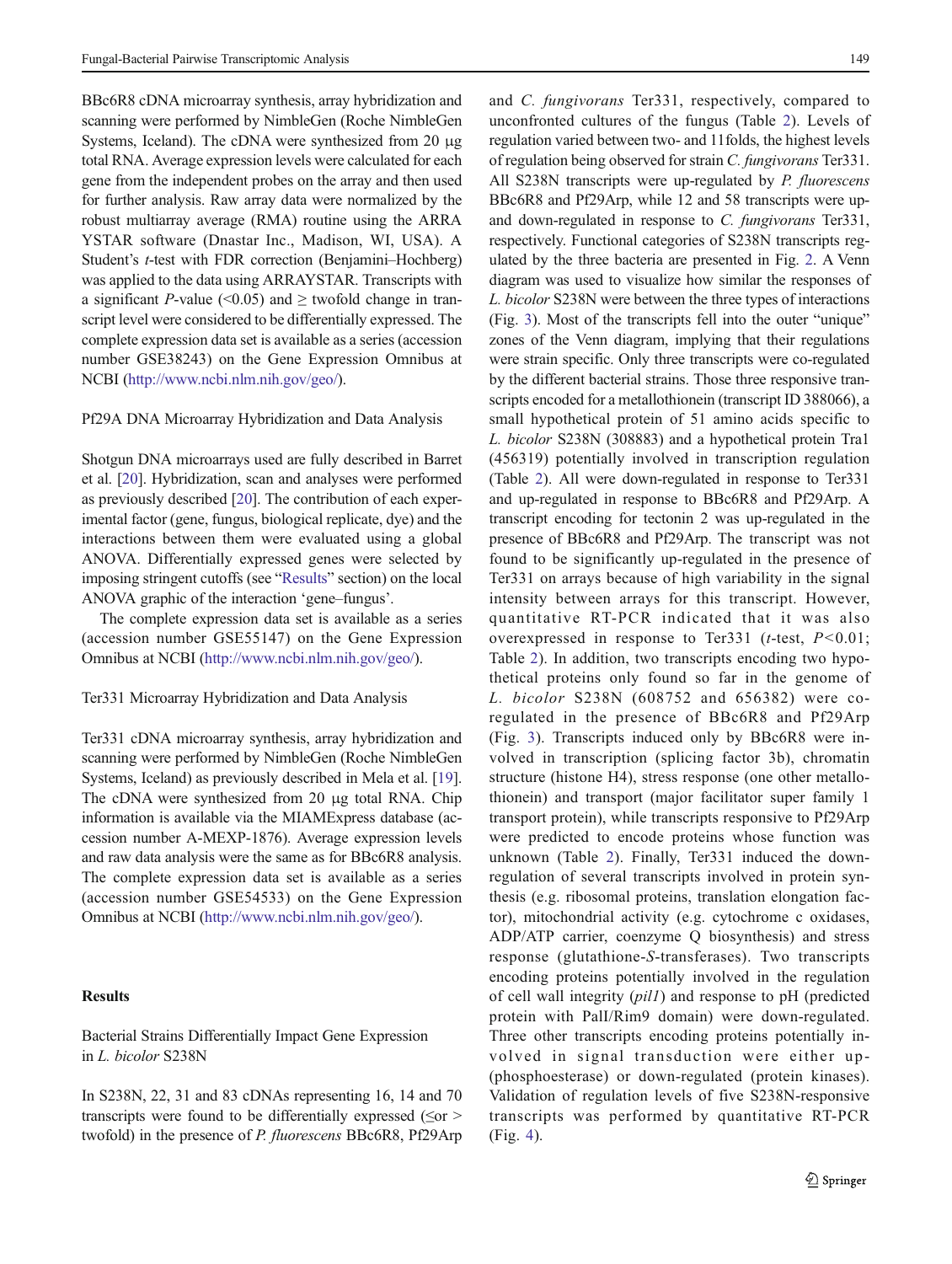<span id="page-4-0"></span>

|                                                                 | Table 2 Transcripts of L. bicolor S238N with altered expression in the presence of strains P. fluorescens BBc6R8 (adapted from Deveau et al. [8]), |  |  |
|-----------------------------------------------------------------|----------------------------------------------------------------------------------------------------------------------------------------------------|--|--|
| Pf29Arp, C. fungivorans Ter331 (fold changes $\geq$ 2.0 < -2.0) |                                                                                                                                                    |  |  |

| Protein ID | Gene product                                                                    | Function | BBc6R8 | Pf29Arp | Ter331 |
|------------|---------------------------------------------------------------------------------|----------|--------|---------|--------|
|            | Transcripts regulated in response to the three strains                          |          |        |         |        |
| 456319     | Hypothetical protein with atypical<br>PIKK/TRRAP protein kinase domain          | 3        | 4.2    | 3.8     | $-2.7$ |
| 388066     | Metallothionein                                                                 | 6        | 3.3    | 3.2     | $-3.2$ |
| 308883     | Hypothetical protein                                                            | 9        | 2.3    | 2.2     | $-3.1$ |
|            | Transcripts regulated in response to two strains                                |          |        |         |        |
| 608752     | Hypothetical protein                                                            | 9        | 6.4    | 9.2     | na     |
| 399271     | Tectonin 2                                                                      | 1        | 3.1    | 4.1     | na     |
| 656382     | Hypothetical protein                                                            | 9        | 2.4    | 3.1     | bs     |
|            | Transcripts regulated in response to BBc6R8 only                                |          |        |         |        |
| 708567     | Splicing factor 3b. subunit 4                                                   | 3        | 8.7    | na      | na     |
| 380651     | Hypothetical protein                                                            | 9        | 8.1    | na      | na     |
| 298211     | Major facilitator super family MFS-1 protein                                    | 7        | 6.4    | na      | na     |
| 399683     | Putative metallothionein                                                        | 6        | 5.2    | na      | na     |
| 399510     | Cipc1 protein, concanamycin Induced protein<br>C                                | 8        | 3.2    | na      | na     |
| 699477     | Hypothetical protein                                                            | 9        | 2.7    | na      | na     |
| 293272     | Hypothetical protein, one of the most<br>abundant transcript in <i>Laccaria</i> | 9        | 2.5    | na      | na     |
| 649344     | Hypothetical protein                                                            | 9        | 2.4    | na      | na     |
| 191150     | Histone H4                                                                      | 4        | 2.1    | na      | na     |
| 609611     | Hypothetical protein                                                            | 9        | 2      | na      | na     |
|            | Transcripts regulated in response to Pf29Arp only                               |          |        |         |        |
| 190777     | mismatched base pair and cruciform DNA<br>recognition protein                   | 4        | na     | 431.8   | na     |
| 475510     | Hypothetical protein                                                            | 9        | na     | 10.9    | na     |
| 656016     | Hypothetical protein                                                            | 9        | na     | 2.9     | na     |
| 705946     | Hypothetical protein with Ras small GTPase<br>domain                            | 5        | na     | 2.9     | na     |
| 455347     | 60S ribosomal protein L24e                                                      | 3        | na     | 2.8     | na     |
| 666006     | Hypothetical protein                                                            | 9        | na     | 2.6     | na     |
| 678566     | Hypothetical protein                                                            | 9        | na     | 2.5     | na     |
| 622774     | Conserved alpha-helical protein                                                 | 9        | na     | 2.2     | na     |
|            | Transcripts regulated in response to Ter331 only                                |          |        |         |        |
| 318749     | Cysteine proteinase inhibitor; mycocypin<br>family; clitocypinanalog            | 8        | na     | na      | 11     |
| 693382     | Predicted protein                                                               | 9        | na     | na      | 9.1    |
| 307960     | Hypothetical protein                                                            | 9        | na     | na      | 8.2    |
| 318727     | clitocypin cysteine proteinase inhibitor                                        | 8        | na     | na      | 5.8    |
| 490044     | Hypothetical protein                                                            | 9        | na     | na      | 5.8    |
| 617245     | Hypothetical protein                                                            | 9        | na     | na      | 5.4    |
| 436967     | DNA polymerase                                                                  | 4        | na     | na      | 5.1    |
| 489617     | Predicted protein with F-BOX domain                                             | 8        | na     | na      | 5      |
| 671387     | Hypothetical protein                                                            | 9        | na     | na      | 4.7    |
| 297361     | Phosphoesterase                                                                 | 5        | na     | na      | 4.5    |
| 399685     | metallothionein                                                                 | 6        | na     | na      | 3.9    |
| 313608     | Hypothetical protein                                                            | 9        | na     | na      | 3.6    |
| 491035     | Ribosomal large subunit biogenesis-related<br>protein                           | 3        | na     | na      | $-2.6$ |
| 190640     | Histone H <sub>2</sub> A                                                        | 4        | na     | na      | $-2.6$ |
| 189031     | Glycosyltransferase family 2 protein                                            | 8        | na     | na      | $-2.6$ |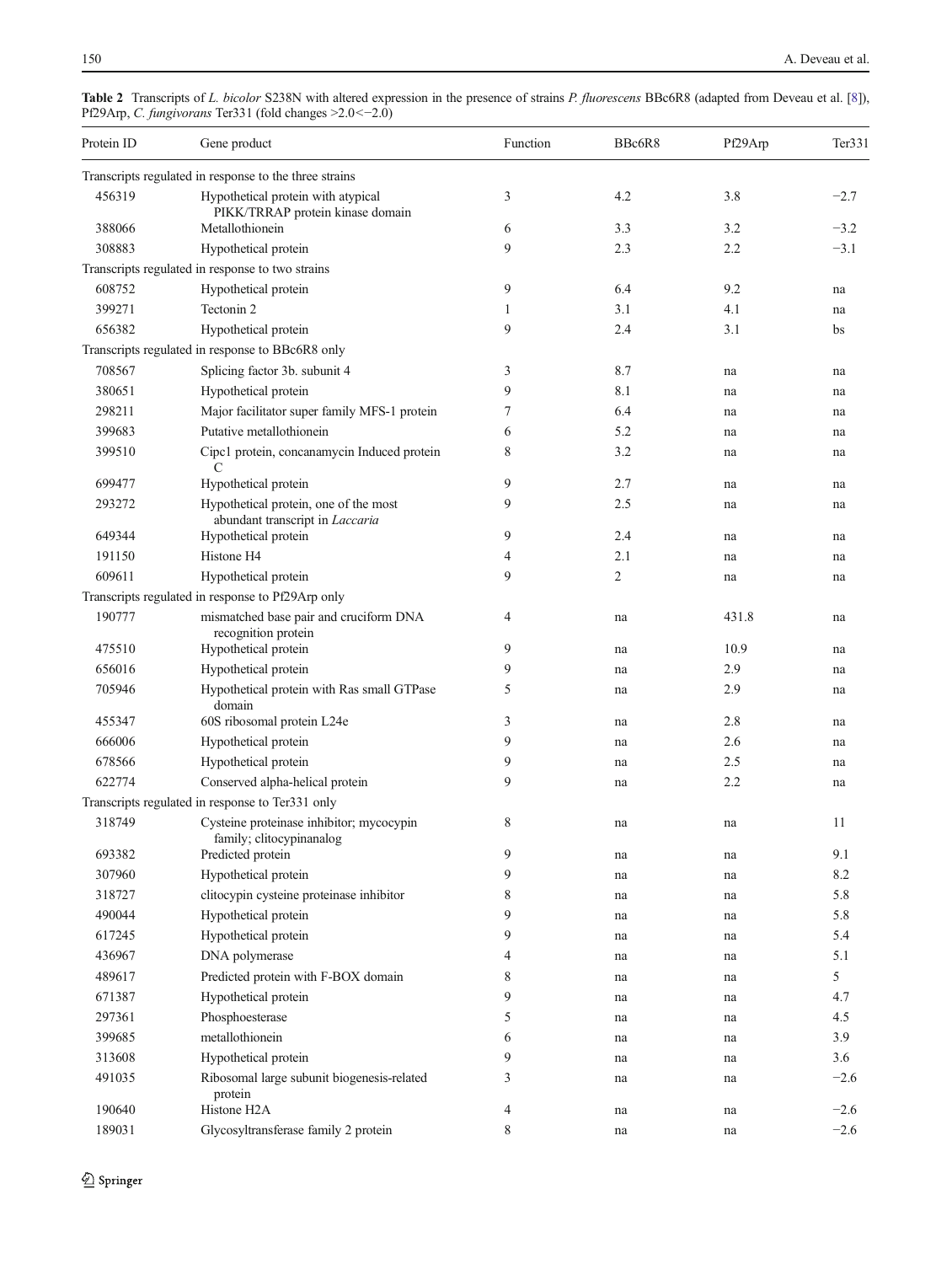Table 2 (continued)

| Protein ID | Gene product                                                                                                                                                                                         | Function       | BBc6R8 | Pf29Arp | Ter331 |
|------------|------------------------------------------------------------------------------------------------------------------------------------------------------------------------------------------------------|----------------|--------|---------|--------|
| 292014     | Hypothetical protein                                                                                                                                                                                 | 9              | na     | na      | $-2.6$ |
| 644165     | Hypothetical protein                                                                                                                                                                                 | 9              | na     | na      | $-2.7$ |
| 229432     | Carbohydrate esterase family 4 protein                                                                                                                                                               | 8              | na     | na      | $-2.8$ |
| 291441     | Hypothetical protein                                                                                                                                                                                 | 9              | na     | na      | $-2.8$ |
| 587159     | Ribosomal protein S3Ae                                                                                                                                                                               | 3              | na     | na      | $-2.9$ |
| 673249     | Hypothetical protein                                                                                                                                                                                 | 9              | na     | na      | $-2.9$ |
| 657662     | Ribosomal protein S10                                                                                                                                                                                | 3              | na     | na      | $-3$   |
| 185105     | Histone H2A                                                                                                                                                                                          | 4              | na     | na      | $-3$   |
| 391051     | Hypothetical protein, one of the most<br>abundant transcript in Laccaria                                                                                                                             | 9              | na     | na      | $-3$   |
| 649549     | Predicted protein with PalI/Rim9 pH<br>responsive domain                                                                                                                                             | 5              | na     | na      | $-3.1$ |
| 655530     | Predicted protein with Mov34 domain                                                                                                                                                                  | 8              | na     | na      | $-3.1$ |
| 308883     | Hypothetical protein                                                                                                                                                                                 | 9              | na     | na      | $-3.1$ |
| 578839     | Hypothetical protein                                                                                                                                                                                 | 9              | na     | na      | $-3.1$ |
| 605247     | Hypothetical protein                                                                                                                                                                                 | 9              | na     | na      | $-3.1$ |
| 388066     | Metallothionein                                                                                                                                                                                      | 6              | na     | na      | $-3.2$ |
| 686081     | Cytochrome C oxidase subunit Vb                                                                                                                                                                      | $\overline{2}$ | na     | na      | $-3.2$ |
| 326534     | Hypothetical protein                                                                                                                                                                                 | 9              | na     | na      | $-3.2$ |
| 438154     | Glutathione S-transferase                                                                                                                                                                            | 6              | na     | na      | $-3.3$ |
| 674829     | Glutathione S-transferase                                                                                                                                                                            | 6              | na     | na      | $-3.3$ |
| 487613     | Hypothetical protein                                                                                                                                                                                 | 9              | na     | na      | $-3.3$ |
| 694105     | Hypothetical protein                                                                                                                                                                                 | 9              | na     | na      | $-3.3$ |
| 694245     | Hypothetical monooxygenase involved in<br>coenzyme Q biosynthesis                                                                                                                                    | 2              | na     | na      | $-3.4$ |
| 292159     | Secreted proline-rich protein; similarity to<br>predicted protein of Coprinopsiscinerea.<br>The most highly expressed transcript in<br>free-living mycelium of L. bicolor S238N.<br>Single copy gene | 8              | na     | na      | $-3.4$ |
| 628541     | Hypothetical protein                                                                                                                                                                                 | 9              | na     | na      | $-3.4$ |
| 527109     | Protein kinase                                                                                                                                                                                       | 5              | na     | na      | $-3.5$ |
| 441220     | Mitochondrion membrane protein                                                                                                                                                                       | 8              | na     | na      | $-3.5$ |
| 446662     | Ribosomal protein L7Ae                                                                                                                                                                               | 3              | na     | na      | $-3.7$ |
| 306303     | Tyrosine protein kinase                                                                                                                                                                              | 5              | na     | na      | $-3.7$ |
| 678241     | Hypothetical protein                                                                                                                                                                                 | $\mathbf Q$    | na     | na      | $-3.7$ |
| 296671     | Glutathione S-transferase                                                                                                                                                                            | 6              | na     | na      | $-3.8$ |
| 568550     | Translation elongation factor 1a                                                                                                                                                                     | 3              | na     | na      | $-3.8$ |
| 682114     | Predicted protein with mitochondrial chaperon<br>in GroEL-like domain                                                                                                                                | 8              | na     | na      | $-3.8$ |
| 293525     | Hypothetical protein                                                                                                                                                                                 | 9              | na     | na      | $-3.8$ |
| 304792     | Conserved hypothetical protein, one of the<br>most abundant transcript in L. bicolor                                                                                                                 | 8              | na     | na      | $-3.9$ |
| 576039     | Hypothetical protein                                                                                                                                                                                 | 9              | na     | na      | $-3.9$ |
| 656016     | Hypothetical protein                                                                                                                                                                                 | 9              | na     | na      | $-3.9$ |
| 656016     | Hypothetical protein                                                                                                                                                                                 | 9              | na     | na      | $-3.9$ |
| 293300     | Hypothetical protein                                                                                                                                                                                 | 9              | na     | na      | $-4$   |
| 487774     | Hypothetical protein                                                                                                                                                                                 | 9              | na     | na      | -4     |
| 577351     | Hypothetical protein                                                                                                                                                                                 | 9              | na     | na      | -4     |
| 660224     | Putative oxidoreductase                                                                                                                                                                              | 8              | na     | na      | $-4.1$ |
| 685903     | Hypothetical protein                                                                                                                                                                                 | 9              | na     | na      | $-4.1$ |
| 625241     | Mitochondrial ADP/ATP carrier protein                                                                                                                                                                | $\overline{2}$ | na     | na      | $-4.3$ |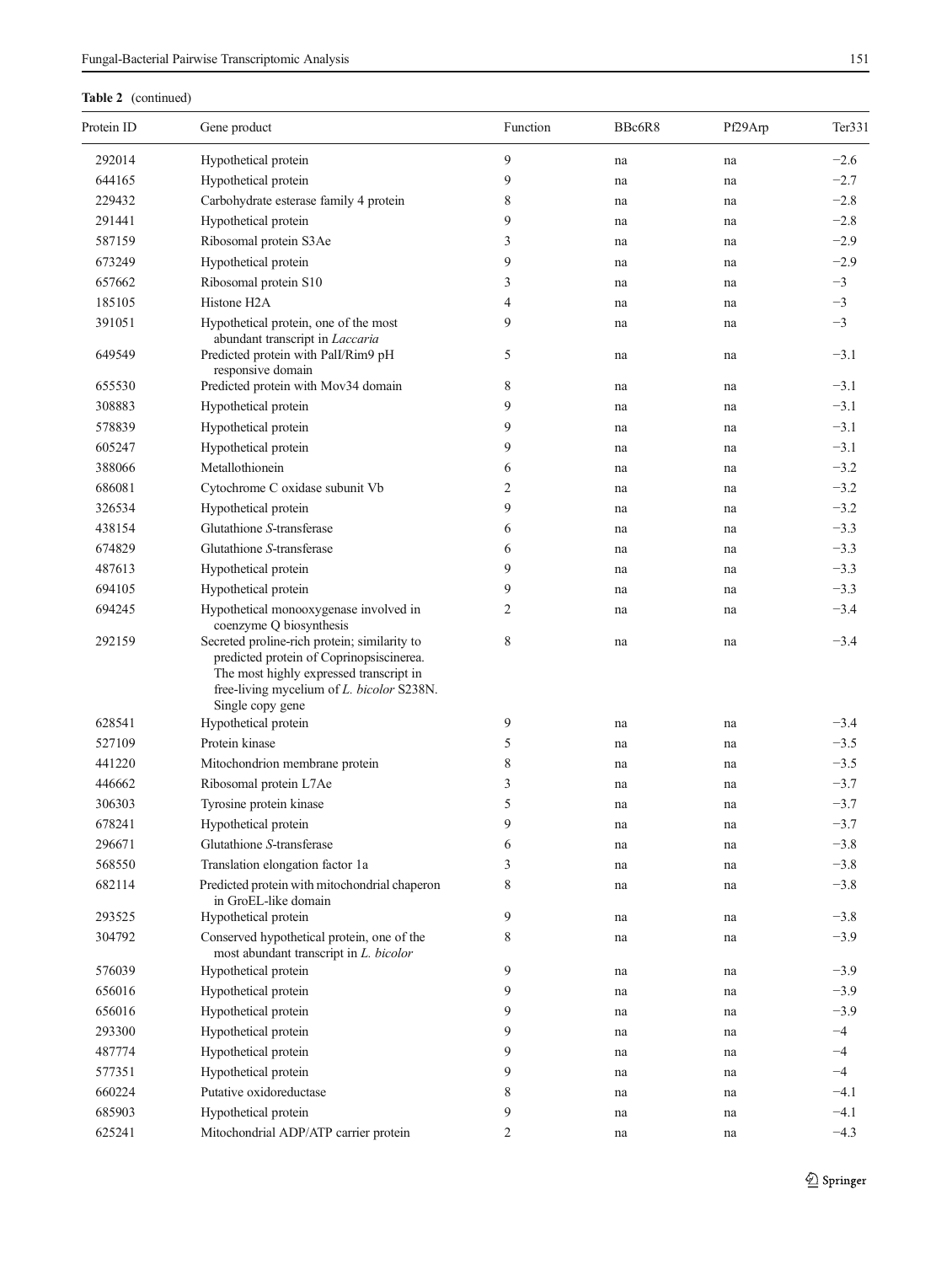#### <span id="page-6-0"></span>Table 2 (continued)

| Protein ID | Gene product                                                       | Function       | BBc6R8 | Pf29Arp | Ter331 |
|------------|--------------------------------------------------------------------|----------------|--------|---------|--------|
| 691268     | Predicted protein with F-BOX domain                                | 8              | na     | na      | $-4.3$ |
| 473056     | Putative metalloprotease                                           | 8              | na     | na      | $-4.4$ |
| 622412     | Hypothetical protein with small nuclear<br>ribonucleoprotein motif | 3              | na     | na      | $-4.5$ |
| 709535     | Hypothetical protein with small nuclear<br>ribonucleoprotein motif | 3              | na     | na      | $-4.6$ |
| 708959     | Mitochondrial solute carrier protein                               | 2              | na     | na      | $-4.6$ |
| 710288     | Cytochrome C oxidase subunit I                                     | 2              | na     | na      | $-4.8$ |
| 291511     | Sphingolipid long chain base-responsive<br>protein PIL1            | 5              | na     | na      | $-4.8$ |
| 638697     | Cytochrome C oxidase subunit I                                     | 2              | na     | na      | $-5$   |
| 636228     | Hypothetical protein with DNA binding<br>domain                    | 8              | na     | na      | $-5.1$ |
| 638697     | Cytochrome C oxidase subunit I                                     | $\overline{2}$ | na     | na      | $-5.3$ |
| 628012     | Predicted protein                                                  | 9              | na     | na      | $-5.7$ |
| 638697     | Cytochrome C oxidase subunit I                                     | $\overline{c}$ | na     | na      | $-6.1$ |

Protein ID in the v2 annotation of the genome sequence, gene product description, functional class and fold change are given. The functional classes correspond to : 1, cell–cell interaction; 2, energy metabolism; 3, protein synthesis and transcription regulation; 4, replication and chromatin structure; 5, signal transduction; 6, stress response; 7, transport; 8, others; 9, hypothetical proteins

na not significantly regulated, bs background signal

# Bacterial Strains React Differently in the Presence of L. bicolor S238N at the Transcriptomic Level

transcripts of Pf29Arp were found to be significantly regulated after 14 days of incubation with L. bicolor S238N, respectively. Regulation levels were observed as no higher than 12 folds. All genes differentially regulated from strain Pf29Arp in the presence of L. bicolor S238N were down-regulated, while

Twenty-nine and 14 transcripts from strain BBc6R8 and Ter331, and seven genomic regions corresponding to 12



Fig. 2 Gene ontology of L. bicolor S238N transcripts differentially expressed in the presence of the three bacterial strains. Data are expressed as the number of transcripts down-regulated (open) or up-regulated (closed) in the presence of strains P. fluorescens BBc6R8, Pf29Arp, C. fungivorans Ter331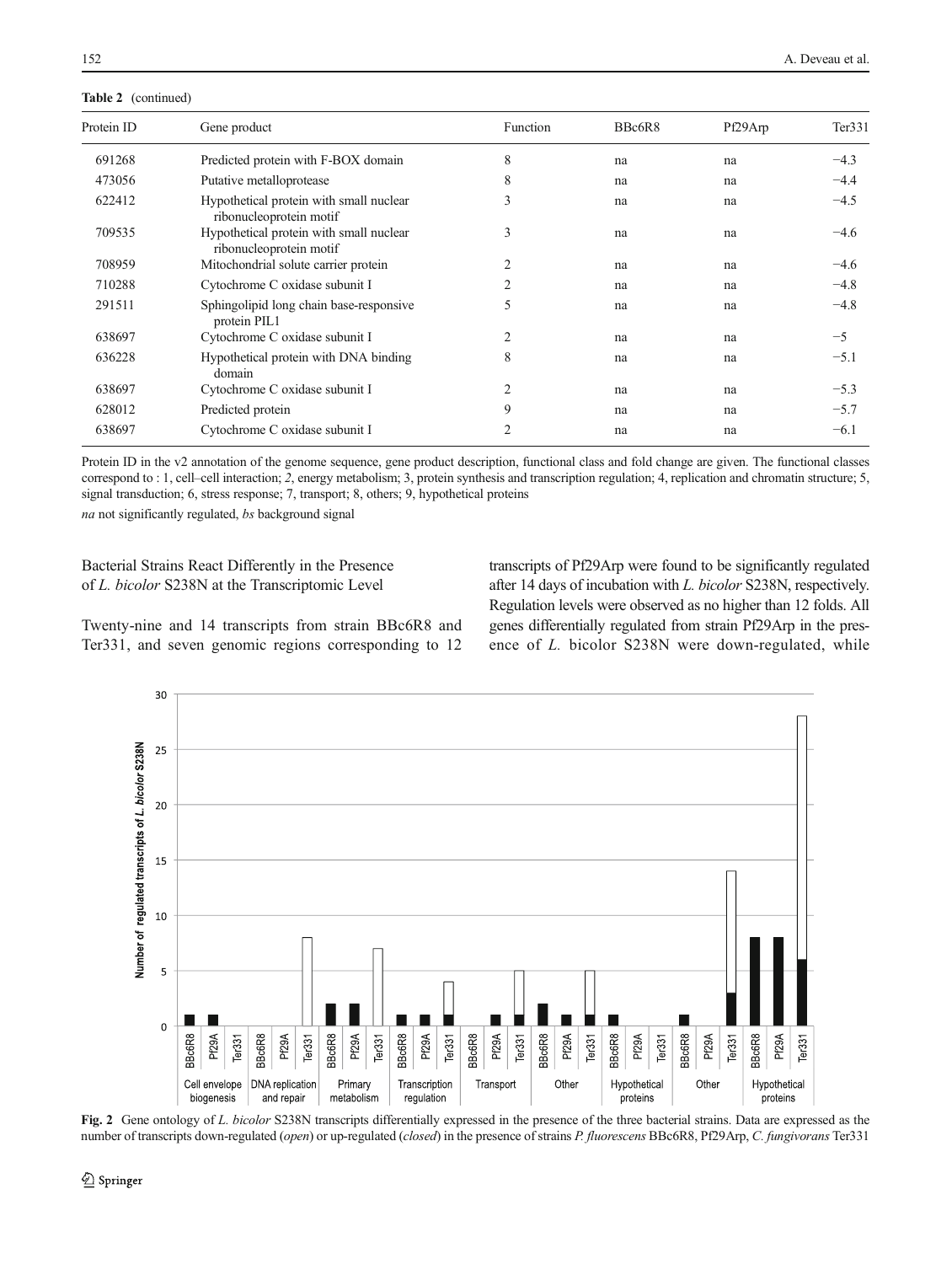<span id="page-7-0"></span>

Fig. 3 Venn diagram showing the number of transcripts differentially expressed in L. bicolor S238N (a) in the presence of P. fluorescens-BBc6R8, Pf29Arp, C. fungivorans Ter331 and in the three bacterial strains (b) in the presence of L. bicolor S238N. Values represent the

number of transcripts that were >2-fold induced or repressed during the interaction compared to control treatment without interacting microorganisms. Intersects show the number of transcripts which were regulated in response to several bacterial strains

expression of 16 and 13 genes was down-regulated in strains BBc6R8 and Ter331, respectively. Moreover, the expression of four and ten genes of BBc6R8 and Ter331, respectively, were up-regulated in the presence of S238N. Regulated transcripts in the three strains were distributed in seven functional categories (Fig. [5,](#page-8-0) Table [3\)](#page-9-0): primary metabolism (nine transcripts), cell envelop biogenesis (eight), transport (seven), transcription regulation (seven), DNA replication and repair (two), other functions (seven) and hypothetical proteins (13). No orthologous gene was commonly regulated between strains. However, some functional categories were shared between bacteria:

transcription factors were regulated in all strains but none was encoding for the same type of transcription regulator (Table [3\)](#page-9-0). Regulation of the transcription of genes involved in primary metabolism was observed in all strains. Transcripts involved in lipid metabolism (cyclopropane-fatty-acyl-phospholipid synthase), arginine catabolism (carbamate kinase) and NAD production (nicotinatephosphoribosyltransferase, NAD synthetase) were up-regulated in BBc6R8, while transcript involved in amino acid metabolism were down-regulated in Pf29Arp (B12-dependent methionine synthase) and Ter331 (saccharopine dehydrogenase). In addition, transcripts encoding

Fig. 4 Quantitative RT-PCR validation of macroarray data. Comparison of the expression ratio [bacterial treatment/water control] measured by quantitative PCR (black) or macroarray analyses (grey). Each value represents the average value of three biological replicates± standard error

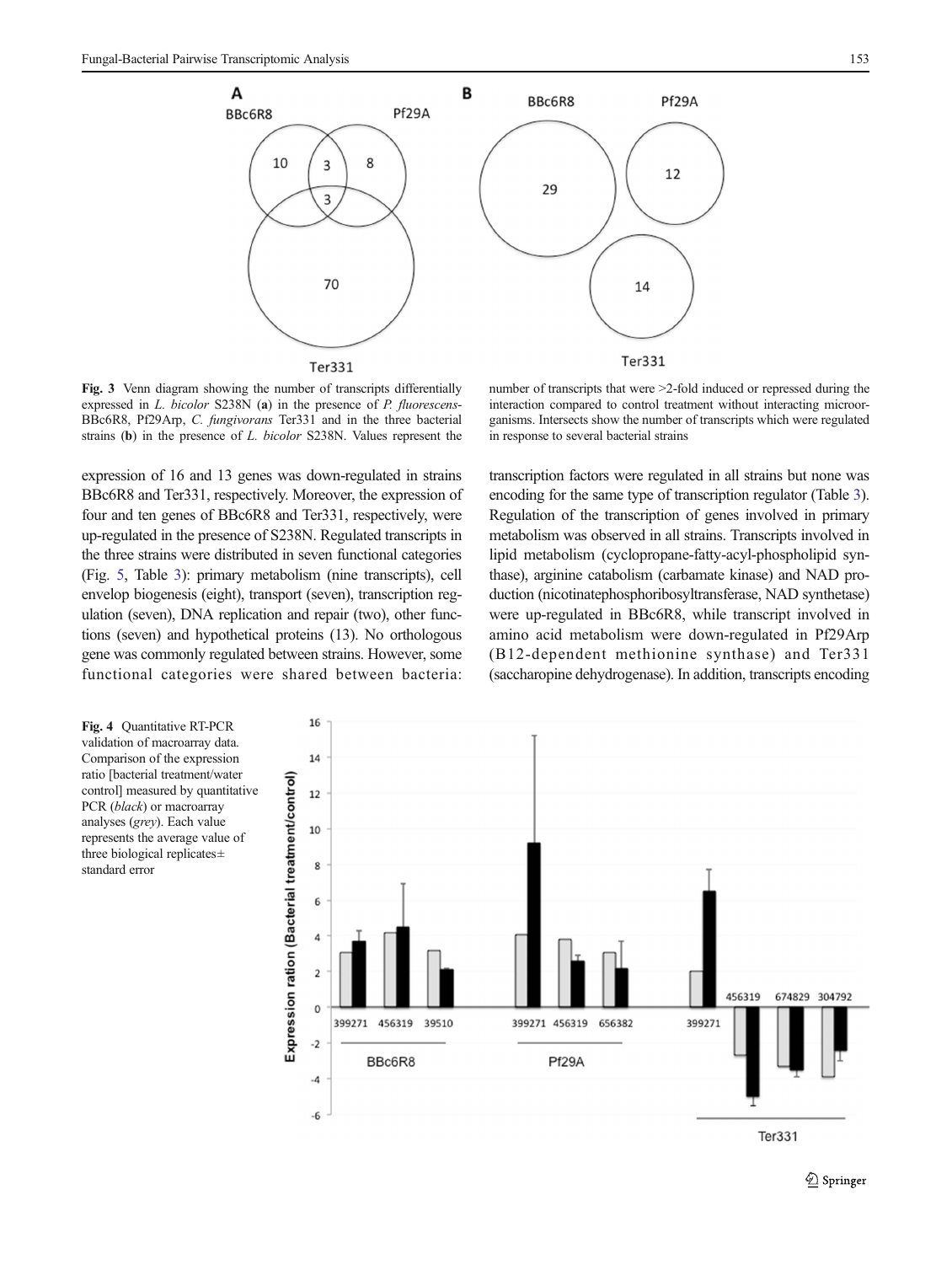<span id="page-8-0"></span>

Fig. 5 Gene ontology of P. fluorescens BBc6R8, Pf29Arp, C. fungivorans Ter331 transcripts differentially expressed in the presence of L. bicolor S238N. Data are expressed as the number of transcripts down-regulated (open) or up-regulated (closed) in the presence of L. bicolor S238N

proteins related to transport of nutrients were regulated in BBc6R8 and Pf29Arp: transcripts encoding for one MFS transporter, an oligopeptide transporter (Pf29Arp) and a glucose ABC transporter (BBc6R8) were down-regulated, while one transcript encoding a glycine/betain ABC transporter was upregulated in BBc6R8. Finally, several transcripts encoding proteins which could be associated to cell membrane biogenesis were regulated in the three strains: observed among the most highly up-regulated transcripts (seven fold) of BBc6R8 was a cluster of four genes (PfR8\_560-565) related to capsular polysaccharide biosynthesis, while one transcript associated with membrane-derived oligosaccharide synthesis was downregulated in Pf29Arp as well as an endochitinase potentially involved in cell wall remodelling in Ter331.

# **Discussion**

Ectomycorrhizal fungi interact with bacterial strains which can have beneficial, neutral or harmful effects on fungal physiology. Mechanisms by which ectomycorrhizal perceive and react to surrounding microorganisms are to date underexplored. However, previous related studies have brought out attention to a molecular dialog involving recognition processes within the ectomycorrhizal biotic environment by the fungus and subsequent production of an adapted response [\[8](#page-12-0), [9,](#page-12-0) [11\]](#page-12-0). To determine how this molecular dialog occurs between the microorganisms and its degree of specificity, we performed a dual-transcriptomic analysis of the interaction between the ectomycorrhizal fungus L. bicolor S238N and three soil bacterial strains related to the Pseudomonas fluorescens and Collimonas genus. Bacteria belonging to *P. fluorescens* group were enriched in the mycorrhizosphere of L. bicolor [\[21](#page-13-0)], while Collimonas strains were detected in forest soils typically colonized by L. bicolor [\[14](#page-12-0), [22](#page-13-0)]. These bacterial strains were chosen for their contrasting effects on the growth and morphology of L. bicolorS238N [[8\]](#page-12-0). This experiment allowed us to further characterize transcriptomes from the four microorganisms while comparing their behavioural patterns. To the best of our knowledge, this is the first study in which the transcriptomes from both an ectomycorrhizal fungus and interacting bacteria have been analysed at the same time.

Although changes in L. bicolor transcriptome were observed in response to the presence of the three bacterial strains, the strain Ter331 modified the expression of numerous fungal genes when compared to BBc6R8 and Pf29Arp strains. Contrasting responses were observed, suggesting that the ectomycorrhizal fungus responded specifically to each bacterium. Such differential response had previously been described in the case of the interaction between filamentous bacterial Streptomyces strains [[23](#page-13-0)]. Highly specific interactions between Aspergillus nidulans and Streptomyces bacteria were also observed [[24](#page-13-0)], reinforcing the hypothesis that microbes have the potential to precisely recognize their biotic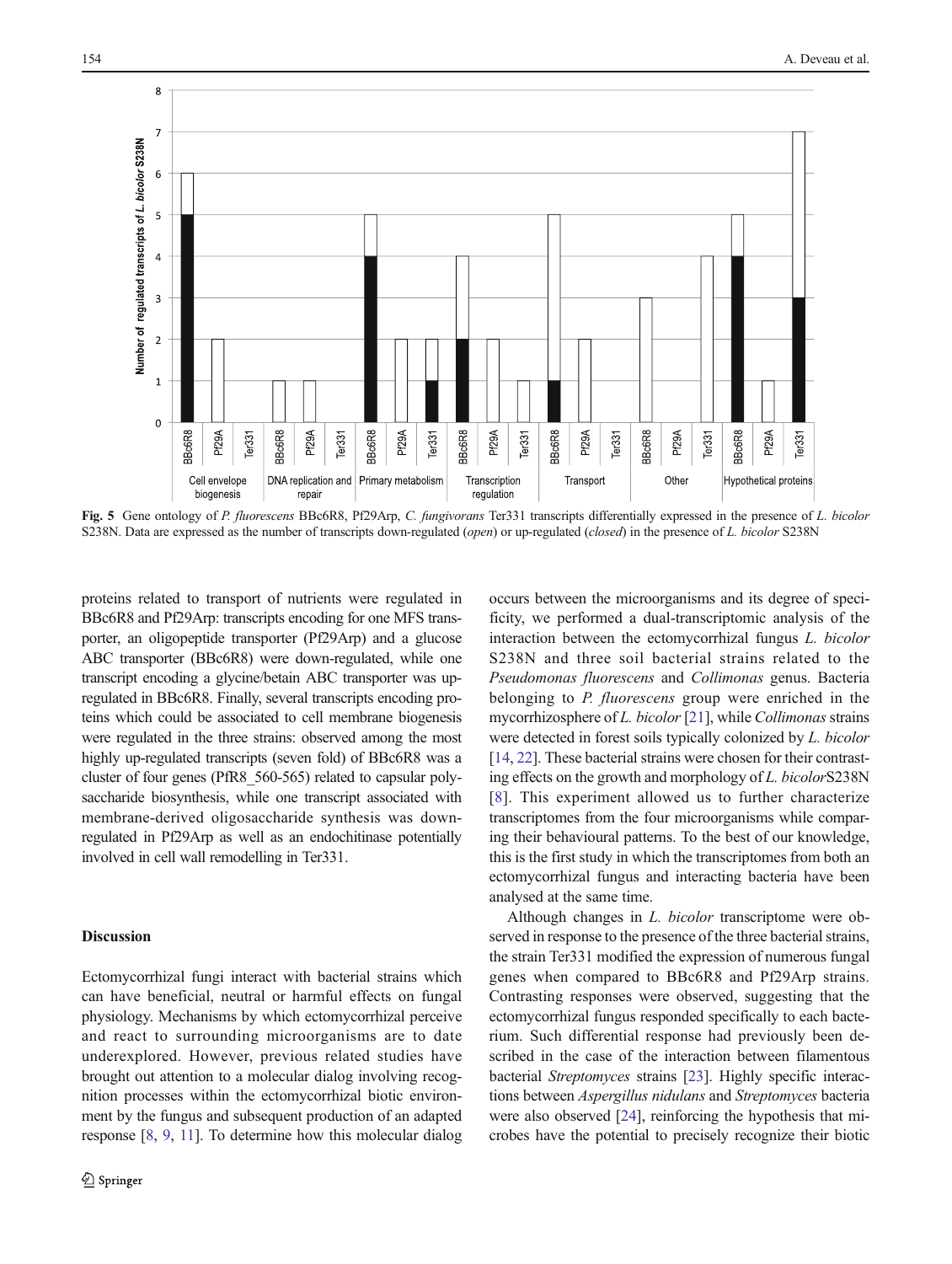<span id="page-9-0"></span>

|                 | Table 3 Transcripts of P. fluorescens BBc6R8, Pf29Arp, C. fungivoral    | ns Ter331 with a statistically significant modulation of expression in the presence of L. bicolor S238N (fold changes $>2.0 < -2.0$ ) |                            |                |
|-----------------|-------------------------------------------------------------------------|---------------------------------------------------------------------------------------------------------------------------------------|----------------------------|----------------|
| BBc6R8 Gene ID  | Predicted gene product                                                  | Predicted function                                                                                                                    |                            | Fold change    |
| Operon 1        |                                                                         |                                                                                                                                       |                            |                |
| PfR8 2782       | inner membrane component<br>Binding-protein-dependent transport systems | Carbohydrate transport                                                                                                                |                            | $-3.7$         |
| PfR8 2783       | Binding-protein-dependent transport systems inner membrane component    | Carbohydrate transport                                                                                                                |                            | $-2.8$         |
| PfR8 2784       | Glucose ABC transporter, ATP-binding protein                            | Carbohydrate transport                                                                                                                |                            | $-2.3$         |
| Operon 2        |                                                                         |                                                                                                                                       |                            |                |
| PfR8_560        | Hypothetical protein                                                    | Cell envelope biogenesis, outer membrane                                                                                              |                            | 2.3            |
| PfR8_561        | Cyclopropane-fatty-acyl-phospholipid synthase (EC 2.1.1.79)             | Cell envelope biogenesis, outer membrane                                                                                              |                            | 12.1           |
| PfR8_563        | Amine oxidase, flavin-containing                                        | Cell envelope biogenesis, outer membrane                                                                                              |                            | 6.3            |
| PfR8_564        | Oxidoreductase, short-chain dehydrogenase/reductase family (EC 1.1.1.-) | Cell envelope biogenesis, outer membrane                                                                                              |                            | 7.7            |
| PfR8_565        | Putative transcriptional regulator                                      | Cell envelope biogenesis, outer membrane                                                                                              |                            | 7.5            |
| Operon 3        |                                                                         |                                                                                                                                       |                            |                |
| PfR8_416        | 2.11)<br>Nicotinatephosphoribosyltransferase (EC 2.4.                   | Coenzyme metabolism                                                                                                                   |                            | ω              |
| PfR8_417        | NAD synthetase (EC 6.3.1.5)                                             | Coenzyme metabolism                                                                                                                   |                            | 2.2            |
| Operon 4        |                                                                         |                                                                                                                                       |                            |                |
| PfR8 567        | Transcriptional regulator, MerR family                                  | Transcription regulation                                                                                                              |                            | 6.7            |
| PfR8_568        | COG1683: uncharacterized conserved protein/hypothetical protein ybgA    | Unknown function                                                                                                                      |                            | 74             |
| PfR8 60         | Hypothetical protein                                                    | Hypothetical protein                                                                                                                  |                            | 4.9            |
| PfR8_6128       | Hypothetical protein                                                    | Hypothetical protein                                                                                                                  |                            | 3.4            |
| PfR8_6070       | Carbamate kinase (EC 2.7.2.2)                                           | Coenzyme metabolism                                                                                                                   |                            | 2.3            |
| PfR8_747        | Cyclopropane-fatty-acyl-phospholipid synthase (EC 2.1.1.79)             | Coenzyme metabolism                                                                                                                   |                            | 2.3            |
| PfR8_4137       | Transcriptional regulator, GntR family                                  | Transcription regulation                                                                                                              |                            | 2.2            |
| PfR8 4682       | Substrate-binding region of ABC-type glycine betaine transport system   | Carbohydrate transport                                                                                                                |                            | $\sim$         |
| PfR8 633        | Hypothetical protein                                                    | Hypothetical protein                                                                                                                  |                            | $\overline{c}$ |
| PfR8_5721       | 2-Keto-3-deoxy-d-manno-octulosonate-8-phosphate synthase (EC 2.5.1.55)  | Cell envelope biogenesis, outer membrane                                                                                              |                            | $\gamma$       |
| PfR8 278        | Peptidyl-prolylcis-trans isomeraseppiD (EC 5.2.1.8)                     | Coenzyme metabolism                                                                                                                   |                            | $\tilde{C}$    |
| PfR8 1253       | MotA/ToIQ/ExbB proton channel family protein                            | Carbohydrate transport                                                                                                                |                            | $\Gamma$       |
| PfR8 3366       | Flagellar basal-body rod protein flgB                                   | Mobility                                                                                                                              |                            | $\Gamma$       |
| PfR8_4508       | Transcriptional regulatory protein                                      | Transcription regulation                                                                                                              |                            | $-2.5$         |
| PfR8_1599       | Dienelactone hydrolase family protein                                   | Other                                                                                                                                 |                            | $-2.5$         |
| PfR8 2500       | DNA recombination-dependent growth factor C                             | <b>DNA Repair</b>                                                                                                                     |                            | $-2.5$         |
| PfR8_1066       | Hypothetical protein                                                    | Hypothetical protein                                                                                                                  |                            | $-2.5$         |
| PfR8_1516       | Response regulator                                                      | Transcription regulation                                                                                                              |                            | $-3.3$         |
| PfR8_584        | family<br>NADH-dependent flavinoxidoreductase, Oye                      | Other                                                                                                                                 |                            | $-3.3$         |
| Pf29Arp CloneID | Predicted gene product                                                  | Predicted function                                                                                                                    | Accession number (contigs) | Fold change    |
| 11909           | 5-Methyltetrahydrofolate-homocysteine methyltransferase, MetH           | Methionine biosynthesis                                                                                                               | ANOR01000052.1             | $-4.3$         |
| 1371            | Transcriptional regulator, AsnC family                                  | Transcription                                                                                                                         | ANOR01000097.1             | $-2.5$         |
| 1371            | Hypothetical protein                                                    | Unknown                                                                                                                               | ANOR01000097.1             | $-2.5$         |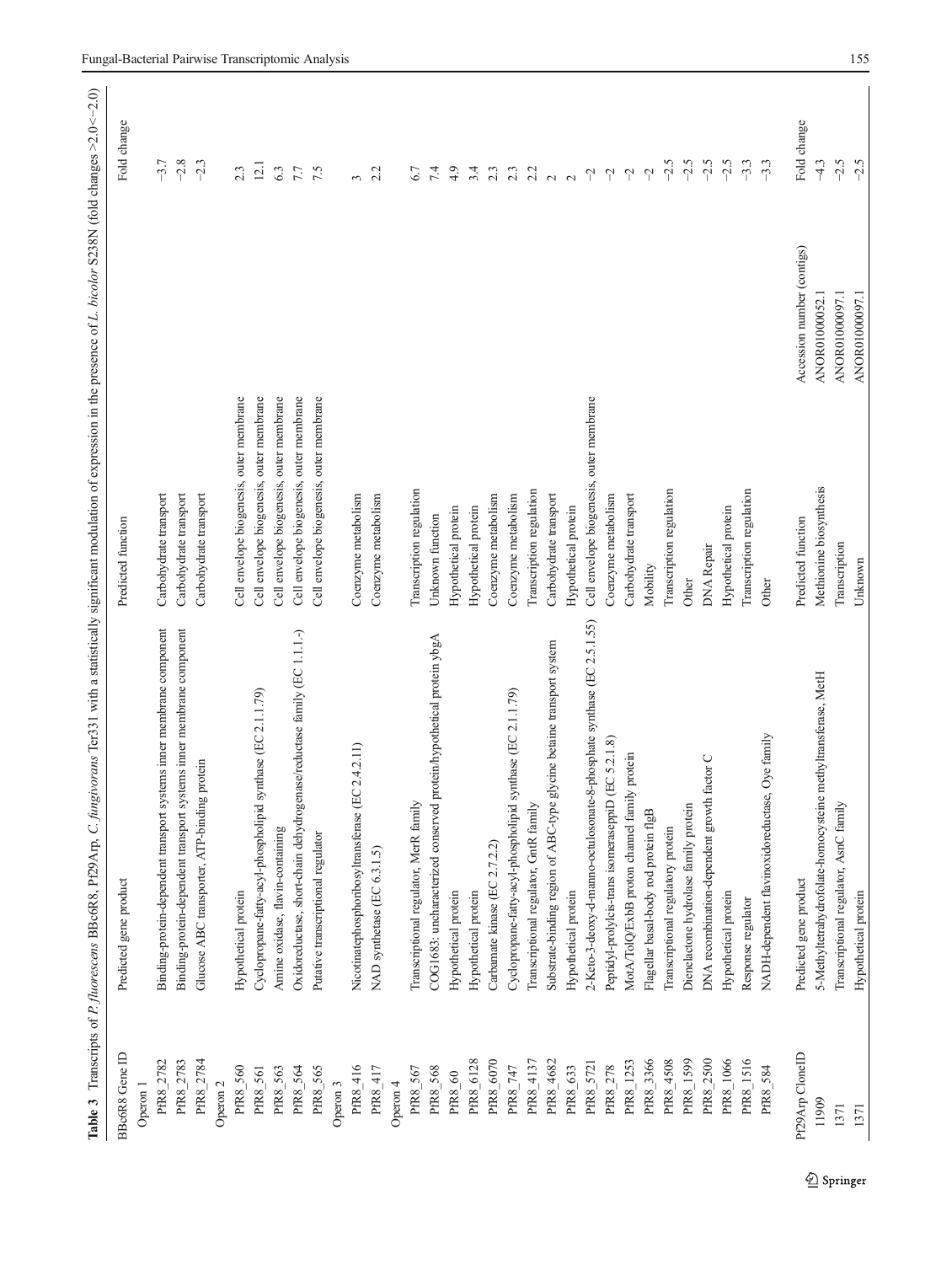| Table 3 (continued)                            |                                                |                            |                                       |             |
|------------------------------------------------|------------------------------------------------|----------------------------|---------------------------------------|-------------|
| 8541                                           | Glucan biosynthesis protein G, MdoG            | Cell envelopbiogenesis     | ANOR01000101.                         |             |
| 8541                                           | Glucosyltransferase, MdoH                      | Cell envelopbiogenesis     | ANOR01000101.                         |             |
| 5459                                           | Major facilitator superfamily transporter      | <b>Transport</b>           | ANOR01000115.                         | $-4.8$      |
| 5459<br>6808                                   | Transcriptional regulator, CdaR                | Transcription              | ANOR01000115.                         | $-4.8$      |
|                                                | utative camphor resistance protein CrcB        | Unknown                    | ANOR01000124.                         | $-8.4$      |
| 6808                                           | Seryl-tRNAsynthetase, SerS                     | Protein synthesis          | ANOR01000124.                         | $-8.4$      |
| 268                                            | Transcriptional regulator, AraC family         | <b>Transcription</b>       | ANOR01000136.                         | $-2.2$      |
| 3575                                           | Jracil-DNA glycosylase superfamily             | DNA replication and repair | <b>ANOR01000137.</b>                  | $-3.2$      |
| 3575                                           | xtein<br>Oligopeptide transporter membrane pro | Transport                  | ANOR01000137.1                        |             |
| Ter331 Gene ID (locus tag) Best blast identity |                                                | Predicted function         | AC_Number of best blast and E-value   | Fold change |
| Cf 1761                                        | Hypothetical protein                           | Hypothetical protein       | ZP 00421146 (4.00E-05)                | 2.2         |
| Cf_3082 (CFU_3014)                             | Hypothetical protein                           | Hypothetical protein       | No hit                                |             |
| Cf 1669 (CFU 1610)                             | Oxoadipate CoA-succinyltransferaseScoA         | Benzoate degradation       | ABA50150 (2.00E-100)                  |             |
| Cf 4141 (CFU 4060)                             | <b>Typothetical</b> protein                    | Hypothetical protein       | CA106681 (2.00E-28)                   |             |
| Cf 1676 (CFU 1617)                             | Endochitinase B                                | Other                      | P24091 (1.00E-80)                     | $-1.8$      |
| Cf 3266 (CFU 3201)                             | Saccharopine dehydrogenase                     | Amino acid metabolism      | $\text{CP}_432774\text{ (2.00E-118)}$ |             |
| Cf 1679 (CFU 1620)                             | Hypothetical protein                           | Hypothetical protein       | YP_363381 (3.00E-20)                  |             |
| Cf 2155 (CFU_2092)                             | Short chain dehydrogenase                      | Other                      | NP 396378 (2.00E-75)                  | $-2.3$      |
| Cf 1589                                        | Hypothetical protein                           | Hypothetical protein       | No hit                                | $-2.4$      |
| Cf_1681 (CFU_1622)                             | Hypothetical protein                           | Hypothetical protein       | No hit                                | $-2.4$      |
| Cf_3770 (CFU_3689)                             | Zinc-binding oxidoreductase                    | Other                      | YP 771542 (4.00E-117)                 | $-2.6$      |
| Cf 3771 (CFU 3690)                             | Short-chain dehydrogenase/reductase SDR        | Other                      | YP 546970 (2.00E-92)                  | $-2.6$      |
| Cf 3772 (CFU 3691)                             | HTH-type transcriptional regulator             | Transcription regulation   | P42097 (2.00E-63)                     |             |
| Cf 153 (CFU 0094)                              | Hypothetical protein                           | Hypothetical protein       | NP_891025 (6.00E-15)                  |             |
|                                                |                                                |                            |                                       |             |

 $\underline{\textcircled{\tiny 2}}$  Springer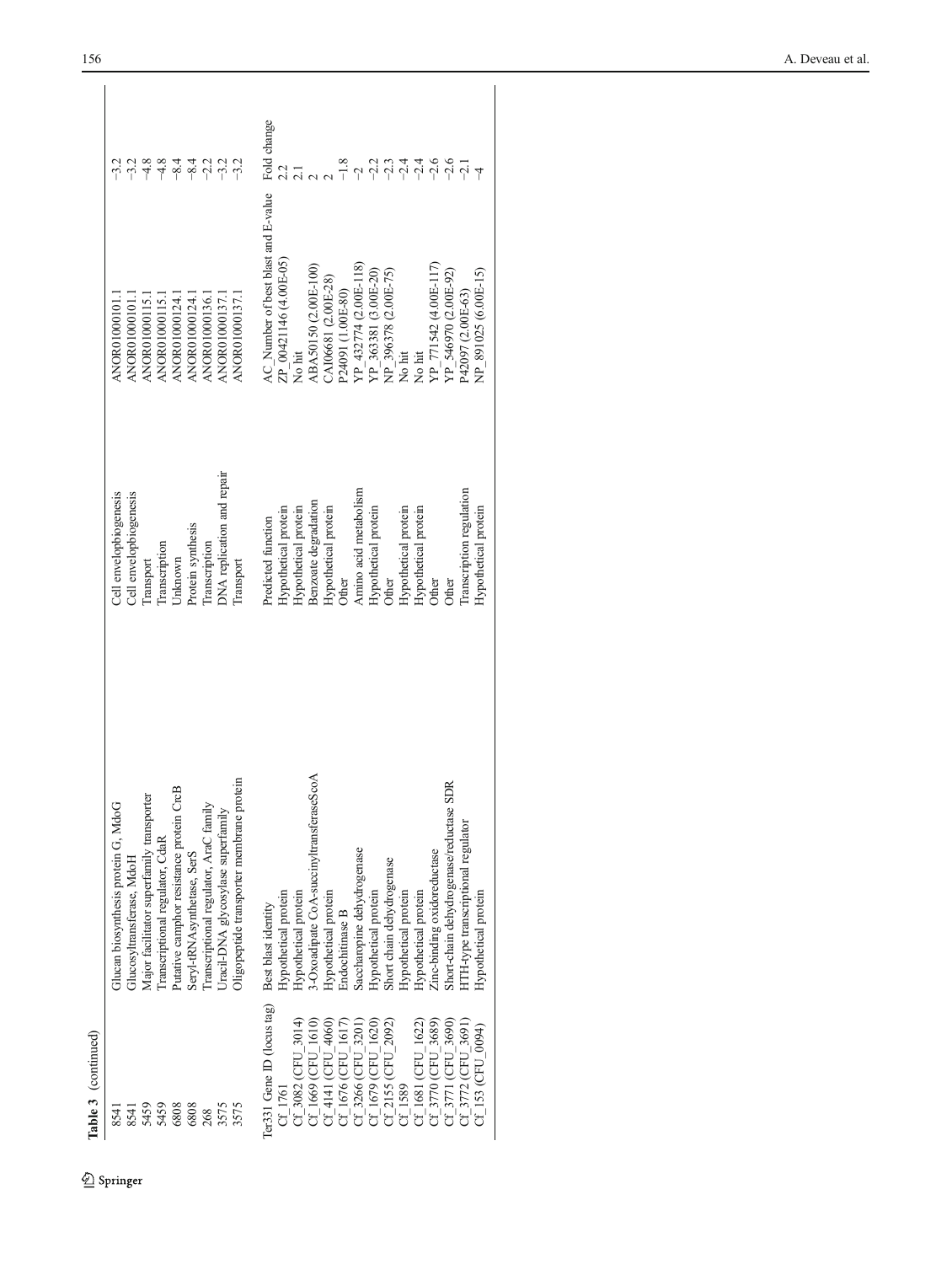environment and are able to react to it accordingly. Our data suggests that the ectomycorrhizal fungus L. bicolor S238N might also have this ability. Interestingly, even two closely related strains belonging to the same taxonomic group induced different morphological and transcriptomic responses, suggesting that this process is strain specific. Although both BBc6R8 and Ter331 stimulated branching density and angle, no gene was found to be commonly regulated within these two strains. This incongruence between macroscopic observation and gene regulation could be explained either by the existence of distinct molecular pathways involved in hyphal branching or by earlier transcriptomic responses not included in this study. In contrast, the respective stimulation and inhibition of the radial growth of the fungus by strain BBc6R8 and Ter331 correlated with the respective increase and decrease in gene transcription linked to primary metabolism such as protein synthesis, transcription regulation and DNA replication (Fig. [2](#page-6-0)). These opposing transcriptional responses could therefore signify that regulation of the fungal metabolic activity is linked to its growth rate. Indeed an increase of cell growth requires elevated metabolic activity, while growth arrest in the presence of Ter331 would lead to a distinct decrease of metabolic activity. Such repression of the primary metabolism and growth in response to stressful conditions and starvation has been also described in Saccharomyces and Neurospora [\[25,](#page-13-0) [26\]](#page-13-0).

Despite the high specificity of the fungal transcriptomic response to the three bacterial strains, four genes were found to be similarly regulated in response to the three bacterial strains. Therefore, we might conclude that some L. bicolor S238N pathways involved in the perception of bacteria could be commonly induced by all strains. Several earlier studies have suggested that some fungi could possibly have specific receptor systems for detecting other microorganisms [\[27,](#page-13-0) [28\]](#page-13-0), although these receptors have yet to be discovered. The lipopolysaccharide binding-like protein encoding gene tectonin II is of particular interest. In other organisms, tectonins are able to bind bacteria through specific attachment to bacterial lipopolysaccharides [\[29,](#page-13-0) [30](#page-13-0)]. Preliminary data indicate that the protein is located on the cell wall of the fungus (data not shown) and that it is able also to agglutinate Gram-negative bacteria [\[31\]](#page-13-0). Physical adherence mediated by LPS and/or lectins has been observed in fungal–bacterial interaction [\[6,](#page-12-0) [32\]](#page-13-0). It would be tempting to speculate that this tectonin II is involved in physical interaction with bacteria and that it could be involved in the detection of bacteria. Further characterizations are currently being performed to determine its precise role in the physiology of the fungus and in the interaction with bacteria.

The three bacterial strains reacted differently to the presence of the ectomycorrhizal fungus with regulation of different sets of genes. Despite these differences, it should be noted that transcript regulations involved in nutrient acquisition and primary metabolism occurred in the three bacteria, suggesting

the existence of trophic interactions between the bacteria and the fungus. In the presence of strain BBc6R8, this regulation mirrored the sixfold over-expression of a L. bicolor gene encoding a MFS transporter at the same stage of the interaction. Considered together, these data suggest that the two microorganisms modulate their nutrient absorption and metabolism in the presence of each other. Whether the fungus and the helper bacterium compete for or exchange nutrients remains to be determined. In addition, transcripts potentially involved in cell wall remodelling were regulated in the three bacteria, although different transcripts were regulated for each strain. It is therefore possible that bacteria modify their cell wall structure in response to the presence of the ectomycorrhizal fungus. Further studies will be necessary to determine whether bacteria remodel their cell walls in response to the presence of the fungus and what the role is of this remodelling in the output of the interaction. Some interactions between fungi and bacteria only occur when the two partners have close physical interaction [\[6](#page-12-0)]. For example, the actinomycete Streptomyces hygroscopicus only produces orsellinic acid when it is adhering to hyphae of A. nidulans[\[24\]](#page-13-0).

Strain Ter331 and Pf29Arp have been shown to react at the transcriptomic level during their interaction with the ascomycete A. niger [[19](#page-13-0)] and the wheat pathogen Gaeumannomyces graminis [\[12](#page-12-0), [20](#page-13-0), [33,](#page-13-0) [34](#page-13-0)], respectively. Interestingly, both strains reacted quite differently when challenged with L. bicolor S238N. In contrast to the interaction with A. niger during which Ter331 strongly responded at the transcriptomic level to the presence of A. niger (8 % of the transcriptome), almost no modification of the transcriptome of the bacterium was observed in the presence of L. bicolor S238N (0.2 % of the transcriptome). As such, Ter331 may not perceive the presence of L. bicolor S238N and would constitutively produce antagonistic molecule(s). This "invisibility" of L. bicolor could be due to its reduced production of oxalic acid [\[35](#page-13-0)] which was involved in the interaction between Ter331 to-wards A. niger [\[19\]](#page-13-0). Indeed while A. niger can produce up 70 mM of oxalic acid from 10 g of sugar [\[36\]](#page-13-0), L. bicolor S238N only produces around 5 μM of oxalic acid from the same amount of sugar [[35](#page-13-0)]. While the mycophagous strain Ter331 induced the same macroscopic phenotype in L. bicolor S238N and A. niger by inhibiting their radial growth and by stimulating their hyphal branching, the molecular mechanisms of the interaction are probably different. The A. niger/Ter331 interaction seems to be based on a ping-pong interplay in which both organisms fight back through the production of secondary metabolites and competition for nitrogen [\[19](#page-13-0)]. L. bicolor S238N may also defend itself against Ter331 through the production of antibacterial compounds as suggested by the overexpression of clitocypin-encoding genes. Clitocypins are cystein protease inhibitors with a broad inhibitory profile and which have been proposed to be involved in the defence against pathogens [\[37,](#page-13-0) [38\]](#page-13-0). This potential role in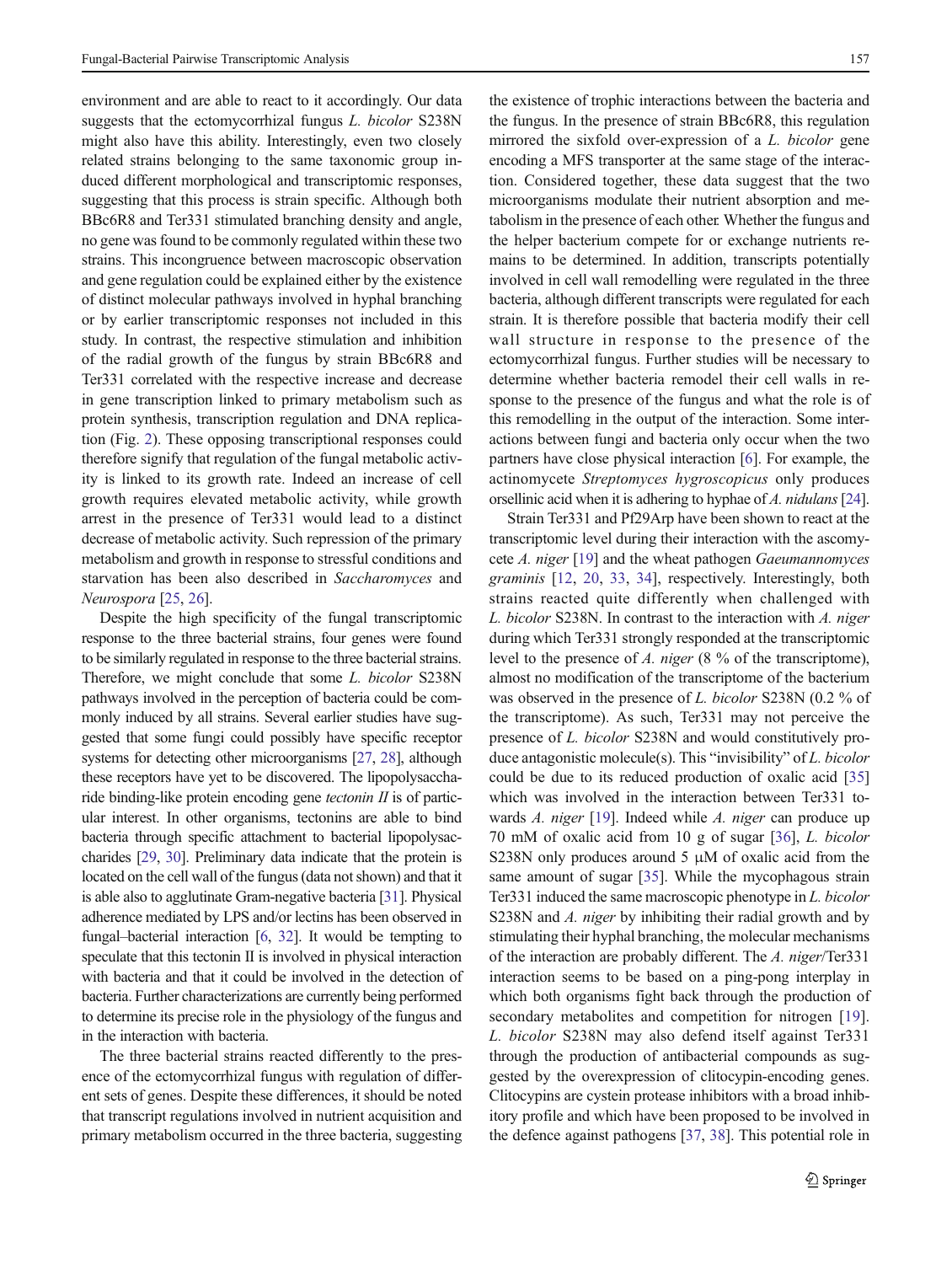<span id="page-12-0"></span>defence against pathogens is supported by the nematicide activity of L. bicolor clitocypins (Plett and Martin, personal communication). However, while the ping-pong between A. niger and Ter331 resulted in reduced growth of both microorganisms, only the growth of L. bicolor S238N was inhibited during the interaction with Ter331 (data not shown). This growth inhibition correlated with a decrease in the expression of many genes linked to the primary metabolism of the ectomycorrhizal fungus. Whether this shutdown reflects a stress response due to the presence of the antagonist bacterium or a proactive response of the fungus to the activities of the bacterium remains to be determined.

No transcripts were found to be commonly regulated in Pf29Arp during the interaction with the pathogenic fungus G. graminis [12] compared to L. bicolor S238N, suggesting a specific response. However, in both cases, transcripts involved in metabolic processes and cell envelop biogenesis were regulated. Interestingly, a common pattern of response involving cell envelop biogenesis, transcription regulation and metabolic processes was observed, although different sets of genes were involved in each bacterium during the interaction with the fungus. More particularly, regulation of metabolic processes appeared to be a common point of the four microorganisms, suggesting the importance of trophic interactions in driving the interactions in our setup. However, the type of trophic interaction most likely changes, depending on the pair of microorganisms considered, since various types of metabolic processes were regulated. We can therefore expect the occurrence of a complex network of trophic interactions in the microbial communities selected in the ectomycorrhizosphere. Global food webs between mycorrhizal fungi bacteria and microfauna have yet to be described in greater detail [\[39\]](#page-13-0); to date, our knowledge about the metabolites exchanged and consumed in situ by interacting microorganisms is limited.

#### **Conclusion**

This study provides a glimpse of molecular mechanisms involved in ectomycorrhizal interaction with different soil bacteria. Based on analysis of transcriptomic datasets, we may conclude that a high degree of specificity exists within these molecular pathways. Hence, the ectomycorrhizal fungus L. bicolor S238N appears to differentially adapt its primary metabolism in response to distinct bacterial strains, which in turn modify the primary metabolism of these bacterial strains. Whether these changes are due to an exchange of metabolism or simply a competition for nutrients remains to be determined. In contrast to these specific modifications observed, the physical interactions between the fungus and the bacterial strains rely on conserved molecular mechanisms linked to cell wall modifications. Finally, a high proportion of differentially regulated genes was found to encode proteins with unknown

functions. As these genes could potentially play an important role in how microorganisms adapt to their environment, understanding how they function merits further investigation.

Acknowledgments A. Deveau was supported by a scholarship from INRA, Lorraine Region and the Foreign Office exchange program Van Gogh. This work was supported by the French National Research Agency through the Laboratory of Excellence ARBRE (ANR-11-LABX-0002- 01). We would like to thank A. Kohler for her help in submitting data to the GEO database and Aimee Orsini for proofreading the manuscript.

# References

- 1. Bulgarelli D, Rott M, Schlaeppi K et al (2012) Revealing structure and assembly cues for Arabidopsis root-inhabiting bacterial microbiota. Nature 488:91–95
- 2. Lundberg DS, Lebeis SL, Paredes SH et al (2012) Defining the core Arabidopsis thaliana root microbiome. Nature 488:86–90. doi[:10.](http://dx.doi.org/10.1038/nature11237) [1038/nature11237](http://dx.doi.org/10.1038/nature11237)
- 3. Cho I, Blaser MJ (2012) The human microbiome: at the interface of health and disease. Nat Rev Genet 13:260–270
- 4. Berendsen RL, Pieterse CM, Bakker PA (2012) The rhizosphere microbiome and plant health. Trends Plant Sci 17:478–486
- 5. Smith S, Read D (2008) Mycorrhizal symbiosis, 3rd edn. Mycorrhizal symbiosis 800
- 6. Frey-Klett P, Burlinson P, Deveau A et al (2011) Bacterial–fungal interactions: hyphens between agricultural, clinical, environmental, and food microbiologists. Microbiol Mol Biol Rev 75:583–609
- 7. Horan DP, Chilvers GA (1990) Chemotropism: the key to ectomycorrhizal formation? New Phytol 116:297–301
- 8. Deveau A, Palin B, Delaruelle C et al (2007) The mycorrhiza helper Pseudomonas fluorescens BBc6R8 has a specific priming effect on the growth, morphology and gene expression of the ectomycorrhizal fungus Laccaria bicolor S238N. New Phytol 175:743–755
- 9. Riedlinger J, Schrey SD, Tarkka MT et al (2006) Auxofuran, a novel metabolite that stimulates the growth of fly agaric, is produced by the mycorrhiza helper bacterium Streptomyces strain AcH 505. Appl Environ Microbiol 72:3550–3557. doi:[10.1128/AEM.72.5.3550-](http://dx.doi.org/10.1128/AEM.72.5.3550-3557.2006) [3557.2006](http://dx.doi.org/10.1128/AEM.72.5.3550-3557.2006)
- 10. Aspray TJ, Jones EE, Davies MW et al (2013) Increased hyphal branching and growth of ectomycorrhizal fungus Lactarius rufus by the helper bacterium Paenibacillus sp. Mycorrhiza 23:403–410
- 11. Schrey SD, Schellhammer M, Ecke M et al (2005) Mycorrhiza helper bacterium Streptomyces AcH 505 induces differential gene expression in the ectomycorrhizal fungus Amanita muscaria. New Phytol 168:205–216. doi[:10.1111/j.1469-8137.2005.01518.x](http://dx.doi.org/10.1111/j.1469-8137.2005.01518.x)
- 12. Barret M, Frey-Klett P, Boutin M et al (2009) The plant pathogenic fungus Gaeumannomyces graminis var. tritici improves bacterial growth and triggers early gene regulations in the biocontrol strain Pseudomonas fluorescens Pf29Arp. New Phytol 181:435–447
- 13. Chapon A, Guillerm A-Y, Delalande L et al (2002) Dominant colonisation of wheat roots by Pseudomonas fluorescens Pf29A and selection of the indigenous microflora in the presence of the take-all fungus. Eur J Plant Pathol 108:449–459
- 14. Leveau JHJ, Uroz S, de Boer W (2010) The bacterial genus Collimonas: mycophagy, weathering and other adaptive solutions to life in oligotrophic soil environments. Environ Microbiol 12: 281–292. doi:[10.1111/j.1462-2920.2009.02010.x](http://dx.doi.org/10.1111/j.1462-2920.2009.02010.x)
- 15. Di Battista C, Selosse M-A, Bouchard D et al (1996) Variations in symbiotic efficiency, phenotypic charachters and ploidy level among different isolates of the ectomycorrhizal basidiomycete Laccaria bicolor strain S238. Mycol Res 100:1315–1324